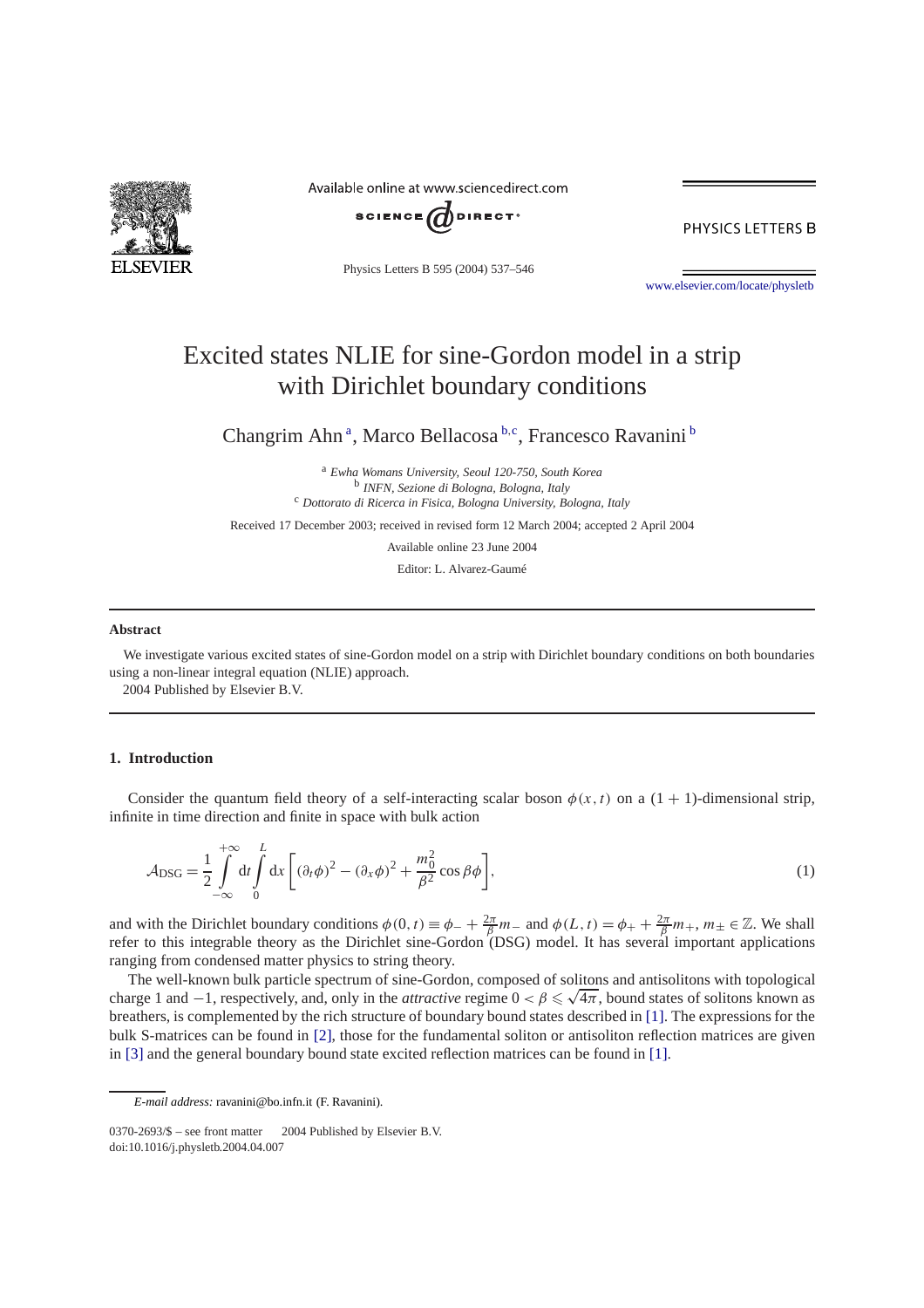<span id="page-1-0"></span>An important feature of DSG is the conservation of the topological charge

$$
Q = \frac{\beta}{2\pi} \left[ \int_{0}^{L} dx \frac{\partial}{\partial x} \phi(x, t) - \phi_{+} + \phi_{-} \right] = m_{+} - m_{-} \in \mathbb{Z}.
$$
 (2)

The model enjoys the discrete symmetry of the field  $\phi \to \phi + \frac{2\pi}{\beta}m$  and simultaneously  $\phi_{\pm} \to \phi_{\pm} + \frac{2\pi}{\beta}m$  $(m \in \mathbb{Z})$ . The charge conjugation symmetry  $\phi \to -\phi$  sending solitons into antisolitons is also guaranteed provided *φ*<sup>±</sup> → −*φ*<sup>±</sup> simultaneously. It sends *Q* → −*Q*, so one can restrict attention to the study of positive *Q* and then act with this transformation to obtain states of negative *Q*. The periodicity allows to restrict the boundary parameters to the range  $0 \le \phi_{\pm} < \frac{2\pi}{\beta}$ .<sup>1</sup>

A problem of great interest is to connect the scattering theory approach just mentioned to the somewhat complementary description of perturbed conformal field theory data. In this Letter we attack this problem from the point of view of the nonlinear integral equation (NLIE) approach which was developed for vacuum scaling functions in [\[4–6\]](#page-8-0) and extended later to the excited states [\[7–11\].](#page-8-0) In this framework, exact scaling functions of finite size effects provide a way to investigate the flows from ultraviolet (UV) to infrared (IR) scales in integrable quantum field theory, hence building a bridge between the perturbed CFT description and the factorized scattering one. The NLIE for the vacuum Casimir energy was already deduced, along a similar line to those we shall illustrate here, some years ago in [\[12\].](#page-8-0) Our interest here is to establish a general NLIE valid for all states in the finite size spectrum. This allows to identify "particle" states in the scattering description with "conformal" states in the perturbed CFT description.

To make this approach viable, one should start from an exact solution of a lattice regularization of the model. This is normally provided, in NLIE approach, by some 2D light-cone vertex model or equivalently by some inhomogeneous 1D spin chain. By suitable scaling limit the continuum renormalized theory can be reached. The Bethe ansatz equations that solve the lattice model are turned in the continuum limit into a NLIE that has to be considered as the basic renormalized tool to calculate the eigenvalues of the integral of motions of the theory on any state in finite volume.

The homogeneous antiferromagnetic XXZ spin-1*/*2 model in a chain of *N* sites with lattice spacing *a*, coupled to parallel magnetic fields *h*+ and *h*− at the left and right boundaries, respectively, has Hamiltonian

$$
\mathcal{H}(\gamma, h_+, h_-) = -J \sum_{n=1}^{N-1} \left( \sigma_n^x \sigma_{n+1}^x + \sigma_n^y \sigma_{n+1}^y + \cos \gamma \sigma_n^z \sigma_{n+1}^z \right) + h_- \sigma_1^z + h_+ \sigma_N^z. \tag{3}
$$

Here  $\sigma_n^{\alpha}$ ,  $\alpha = x, y, z$ , are Pauli matrices and  $0 \le \gamma < \pi$ . Where convenient, we shall also use the equivalent parameter  $p = \frac{\pi}{\gamma} - 1$ , whose range is  $0 < p < \infty$ . The Hamiltonian (3), as well as its inhomogeneous generalizations, can be constructed in a double row transfer matrix framework. For details see [\[13\].](#page-8-0)

The bare continuum limit  $N \to \infty$ ,  $a \to 0$  while  $Na = L$  remains fixed, is known to give, in the homogeneous The bare continuum fimit  $N \to \infty$ ,  $a \to 0$  while  $Na = L$  remains fixed, is known to give, in the nomogeneous case (3) a massless free boson  $\phi(x)$  compactified on a circle of radius  $R = 1/\sqrt{2(\pi - \gamma)}$  [\[14\].](#page-8-0) Among the many possible deformations of the Hamiltonian (3) leading to sine-Gordon in the bare continuum limit, we choose the one introducing alternating inhomogeneities  $\vartheta_n = (-1)^n \Theta$  in the sites of the chain. This choice has been known for sometime [\[15,16\]](#page-8-0) to give a correct construction of sine-Gordon model in the bulk in cylindrical geometry, when the appropriate scaling limit is chosen, with periodic or twisted boundary conditions. It is then natural to expect that the same construction in the presence of boundary magnetic fields  $h_{+}$  can also provide an effective tool to define the renormalized DSG theory. It is worthwhile to recall that, as the homogeneous XXZ chain is equivalent to a 6-vertex model on a square lattice, this modified XXZ chain is also equivalent to a 6-vertex model, but—as a

<sup>&</sup>lt;sup>1</sup> Notice that, unlike in the single boundary case of  $[1,3,19]$ , in the present two boundaries model we cannot further restrict both boundary parameters to  $0 \le \phi_{\pm} < \frac{\pi}{\beta}$ .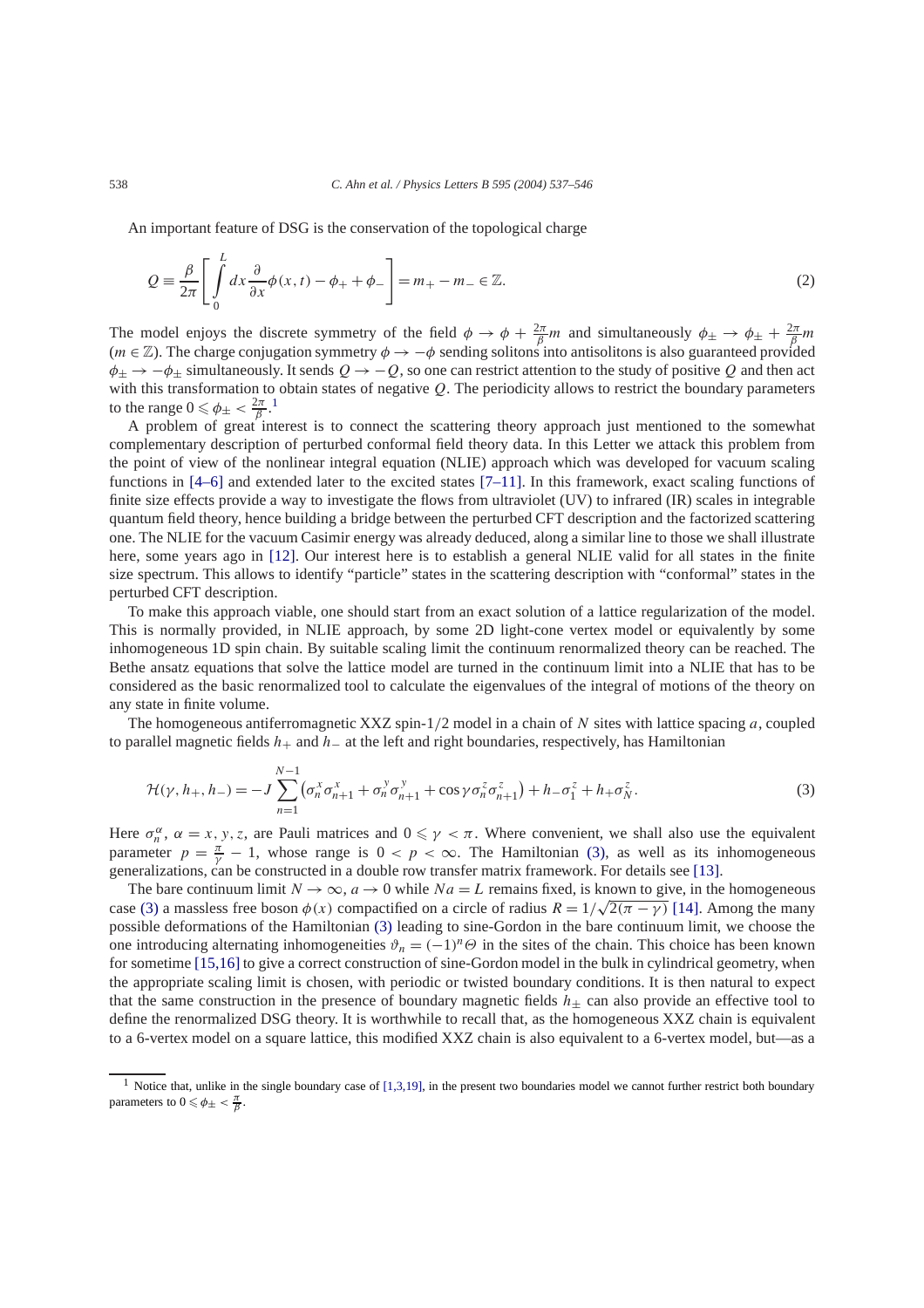<span id="page-2-0"></span>consequence of the introduced inhomogeneities—defined on a lattice rotated by 45, i.e., on what can be thought as a Minkowski space discretized along the light-cone directions. This is why this construction is often referred as *light cone lattice* construction of the sine-Gordon model [\[15\].](#page-8-0) For  $\Theta \to \infty$ ,  $N \to \infty$  and  $a \to 0$  while  $L = Na$  is fixed, contact can be made, along lines similar to those in [\[17\],](#page-9-0) with the Lagrangean formulation of DSG model, [Eq. \(1\).](#page-0-0) The XXZ anisotropy *γ* is related to the SG coupling *β* by  $β^2 = 8(π - γ) = \frac{8πp}{p+1}$ . Details of this bare continuum limit are out of the scope of the present Letter.

In this preliminary Letter we put our accent on the presentation of the NLIE got from this construction and analyze only a few bulk excited states with nonexcited boundaries, in order to show consistency with expected results. The careful treatment of the full situation with boundary bound states would involve more delicate issues of analytic continuation in the boundary parameters  $\phi_{\pm}$  that we choose to postpone to a more extensive forthcoming publication [\[31\]](#page-9-0) for the reasons explained at the end of Section 2.

## **2. Bethe ansatz and NLIE**

The Bethe ansatz equations for the boundary XXZ chain [\(3\)](#page-1-0) have been written by Alcaraz et al. [\[18\]](#page-9-0) and Sklyanin [\[13\]](#page-8-0) some years ago, using an algebraic approach. It is straightforward to generalize them with the introduction of the alternating inhomogeneities [\[19\].](#page-9-0)

Eigenvalues of the double row transfer matrix can be constructed in terms of sets of distinct numbers  $\vartheta_1, \ldots, \vartheta_M$ called *roots*. They are in number of  $M$  ( $M \leq N$ ) and must satisfy the Bethe ansatz equations

$$
\left[s_{1/2}(\vartheta_j+\Theta)s_{1/2}(\vartheta_j-\Theta)\right]^N s_{H_+/2}(\vartheta_j)s_{H_-/2}(\vartheta_j)=\prod_{k=1,k\neq j}^M s_1(\vartheta_j-\vartheta_k)s_1(\vartheta_j+\vartheta_k),\tag{4}
$$

where

$$
s_{\nu}(x) = \frac{\sinh\frac{\gamma}{\pi}(x+i\nu\pi)}{\sinh\frac{\gamma}{\pi}(x-i\nu\pi)},
$$

and  $H_{\pm}$  is defined such that  $h_{\pm} = \sin \gamma \cot \frac{\gamma}{2} (H_{\pm} + 1)$ , and we choose as fundamental region  $-p-1 < H_{\pm} < p+1$ . Notice that the boundary terms in the Bethe equations disappear when  $H_{\pm} = 0$ , i.e.,  $h_{\pm} = 1 + \cos \gamma \equiv h_c$ . In such case, as it was shown in [\[20,21\],](#page-9-0) the system becomes  $SL_q(2)$ -invariant.

The antiferromagnetic vacuum turns out to be a maximal set  $M = N/2$  of real roots and it exists for *N* even only. In the region  $0 \le \gamma < \pi$  of interest for us, and for small enough boundary magnetic fields, this is the true ground state of the theory. For *N* odd instead the states with lowest possible total spin have  $M = \frac{N-1}{2}$  roots and one hole. However, to deal correctly with the continuum limit one has to consider *both* N even and odd sectors, like it was shown in the periodic case in [\[9–11\].](#page-8-0) The symmetry of (4) { $\vartheta_i$ }  $\rightarrow$  { $-\vartheta_j$ }, evident from the Bethe equations, implies that only roots with positive real part are independent parameters characterizing a Bethe state. The value  $\vartheta_i = 0$  is a solution of (4) for any *N* and *M*. However, the corresponding Bethe state would vanish, so one has always to subtract this unwanted root, i.e., to create a hole at  $\vartheta = 0$ .

The domain of root distribution can be considered as a semistrip  $\mathbb{U}_+$  of the complex  $\vartheta$  plane:

$$
\mathbb{U}_{+} = \left\{ \vartheta \in \mathbb{C} \, \middle| \, \text{Re } \vartheta > 0, \ -\frac{\pi^2}{2\gamma} < \text{Im } \vartheta \leqslant \frac{\pi^2}{2\gamma} \quad \text{or} \quad \text{Re } \vartheta = 0, \ 0 < \text{Im } \vartheta < \frac{\pi^2}{2\gamma} \right\}.
$$

This also excludes another unwanted root at  $i\frac{\pi^2}{2\gamma}$  and considers only half of the imaginary axis, as it should for symmetry. However, for computational purposes, it is often better to double this strip by mirroring all the roots

$$
\mathbb{U} = \left\{ \vartheta \in \mathbb{C} \; \middle| \; \mathrm{Re} \, \vartheta \in \mathbb{R}, \; -\frac{\pi^2}{2\gamma} < \mathrm{Im} \, \vartheta \leqslant \frac{\pi^2}{2\gamma} \right\}.
$$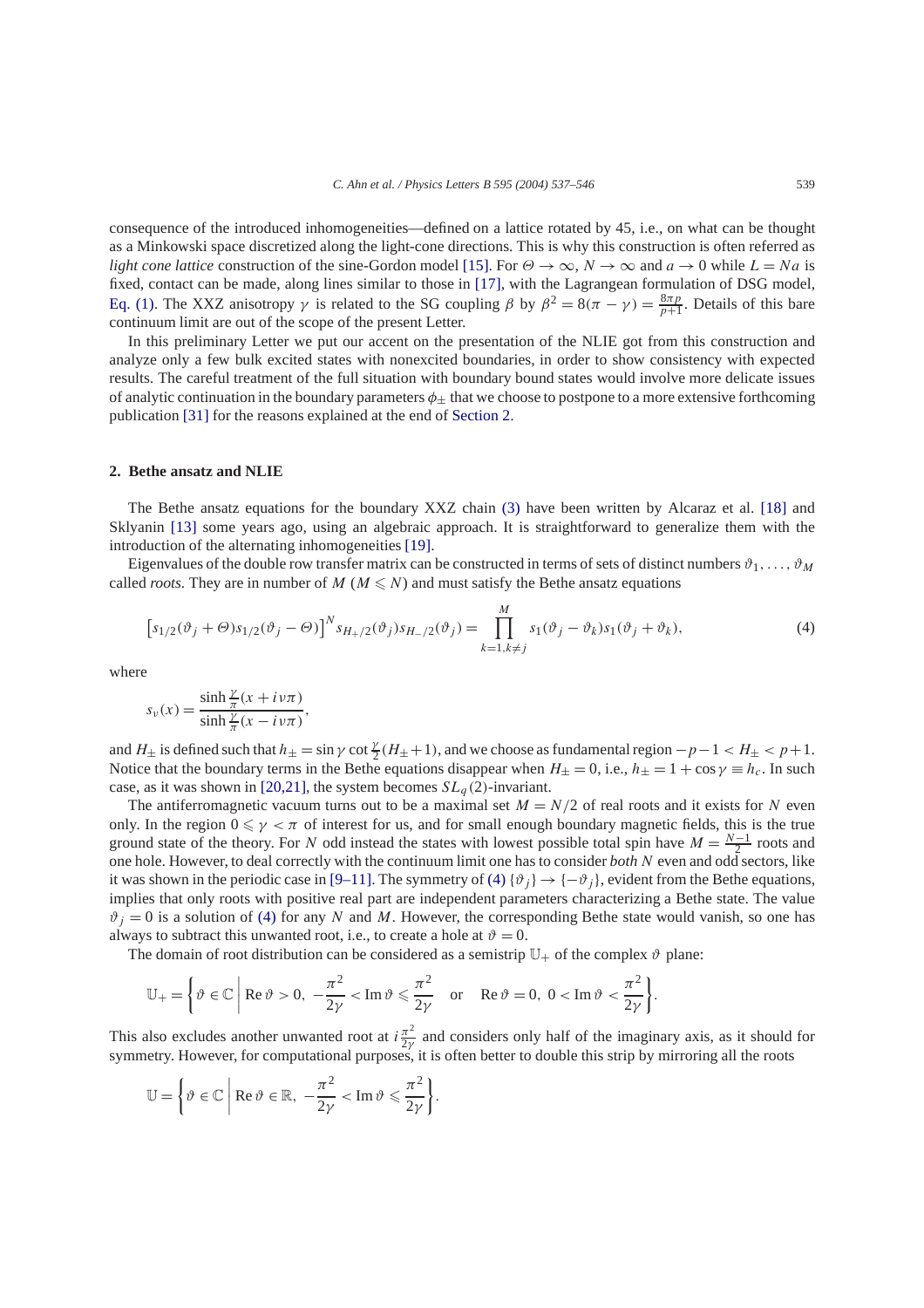To each root  $\vartheta_j$  associate its mirror root  $\vartheta_{-j} \equiv -\vartheta_j$ . Define the function

$$
\varphi_{\nu}(\vartheta) \equiv \pi + i \log s_{\nu}(\vartheta), \tag{5}
$$

with the oddity condition  $\varphi_{\nu}(-u) = -\varphi_{\nu}(u)$  fixing the fundamental branch of the logarithm. It is periodic in the imaginary direction, with period  $i \frac{\pi^2}{\gamma}$ , and real on the real axis. We choose as fundamental periodicity the strip  $\vartheta \in \mathbb{U}$ . Singularities of this function are distributed along the imaginary axis:

$$
\operatorname{Re}\vartheta = 0, \qquad \operatorname{Im}\vartheta = \pm \pi \big( k(p+1) - \nu \big), \quad k \in \mathbb{Z},
$$

so that the fundamental analyticity strip is limited to  $|\text{Im }\vartheta| < \pi \min(v, p + 1 - v)$ .

In terms of the function (5) the logarithm of the Bethe equations [\(4\)](#page-2-0) can be expressed as

$$
N[\varphi_{1/2}(\vartheta_j + \Theta) + \varphi_{1/2}(\vartheta_j - \Theta)]
$$
  
+  $\varphi_{H_+/2}(\vartheta_j) + \varphi_{H_-/2}(\vartheta_j) + \varphi_1(\vartheta_j) + \varphi_1(2\vartheta_j) - \sum_{k=1}^{2M} \varphi_1(\vartheta_j - \vartheta_k) = 2\pi I_j, \quad I_j \in \mathbb{Z}.$ 

Eigenvalues of the transfer matrix can be expressed in terms of its roots. In the following, we shall be mainly interested in the energy spectrum, for which the formula is

$$
E = -\frac{1}{2a} \sum_{k=1}^{M} \left( \frac{d}{d\Theta} \varphi_{1/2}(\Theta - \vartheta_k) + \frac{d}{d\Theta} \varphi_{1/2}(\Theta + \vartheta_k) \right) + \frac{1}{a} \frac{d}{d\Theta} \varphi_{1/2}(\Theta).
$$
(6)

Define for  $\vartheta \in \mathbb{U}$  the so-called *counting function* 

*M*

$$
Z_N(\vartheta) = N[\varphi_{1/2}(\vartheta + \Theta) + \varphi_{1/2}(\vartheta - \Theta)] + \varphi_{H_+/2}(\vartheta) + \varphi_{H_-/2}(\vartheta)
$$
  

$$
- \sum_{k=-M}^{M} \varphi_1(\vartheta - \vartheta_k) + \varphi_1(\vartheta) + \varphi_1(2\vartheta)
$$
 (7)

in terms of which the logarithm of the Bethe equations simply becomes the condition

$$
Z_N(\vartheta_j) = 2\pi I_j. \tag{8}
$$

The last term in (7) takes care of the fact that in the second member of [\(4\)](#page-2-0) the product does not include factors with  $k = j$ . The last but one instead explicitly subtracts the unwanted root  $\vartheta_0 = 0$ . The integers  $I_j$  play the role of quantum numbers.

The analytic structure of  $Z_N(\vartheta)$  makes it convenient to classify the roots and related objects of the Bethe ansatz [\(4\)](#page-2-0) as follows

- 1. *Real roots*  $\vartheta_k$ ,  $k = 1, \ldots, M_R$ ,  $\vartheta_k > 0$ : they are strictly positive real solutions of [\(4\)](#page-2-0) and (8);
- 2. *Holes*  $\vartheta_k$ ,  $k = 1, \ldots, N_H$ ,  $\vartheta_k > 0$ : strictly positive real solutions of (8) that are not solutions of the Bethe ansatz  $(4)$ :
- 3. *Close roots*  $\vartheta_k$ ,  $k = 1, ..., M_C$ : complex solutions with Re  $\vartheta_k \ge 0$  and imaginary part in the range  $0 < \pi$  $|\operatorname{Im} \vartheta_k| < \min \pi(1, p);$
- 4. *Wide roots*  $\vartheta_k$ ,  $k = 1, \ldots, M_W$ , Re $\vartheta_k \ge 0$ : complex conjugate solutions with imaginary part  $\pi$  min(1, p) <  $|\operatorname{Im} w_k| < \frac{\pi^2}{2\gamma}$ .

For further convenience it is useful to introduce the notion of *self-conjugate* roots, i.e., wide roots with Im  $\vartheta_k = \frac{\pi^2}{2\gamma}$ , whose complex conjugate is the root itself, due to the periodicity of Bethe equations. Their number will be indicated as *M*SC. Also we shall refer to roots or holes lying on the imaginary axis as *magnetic.*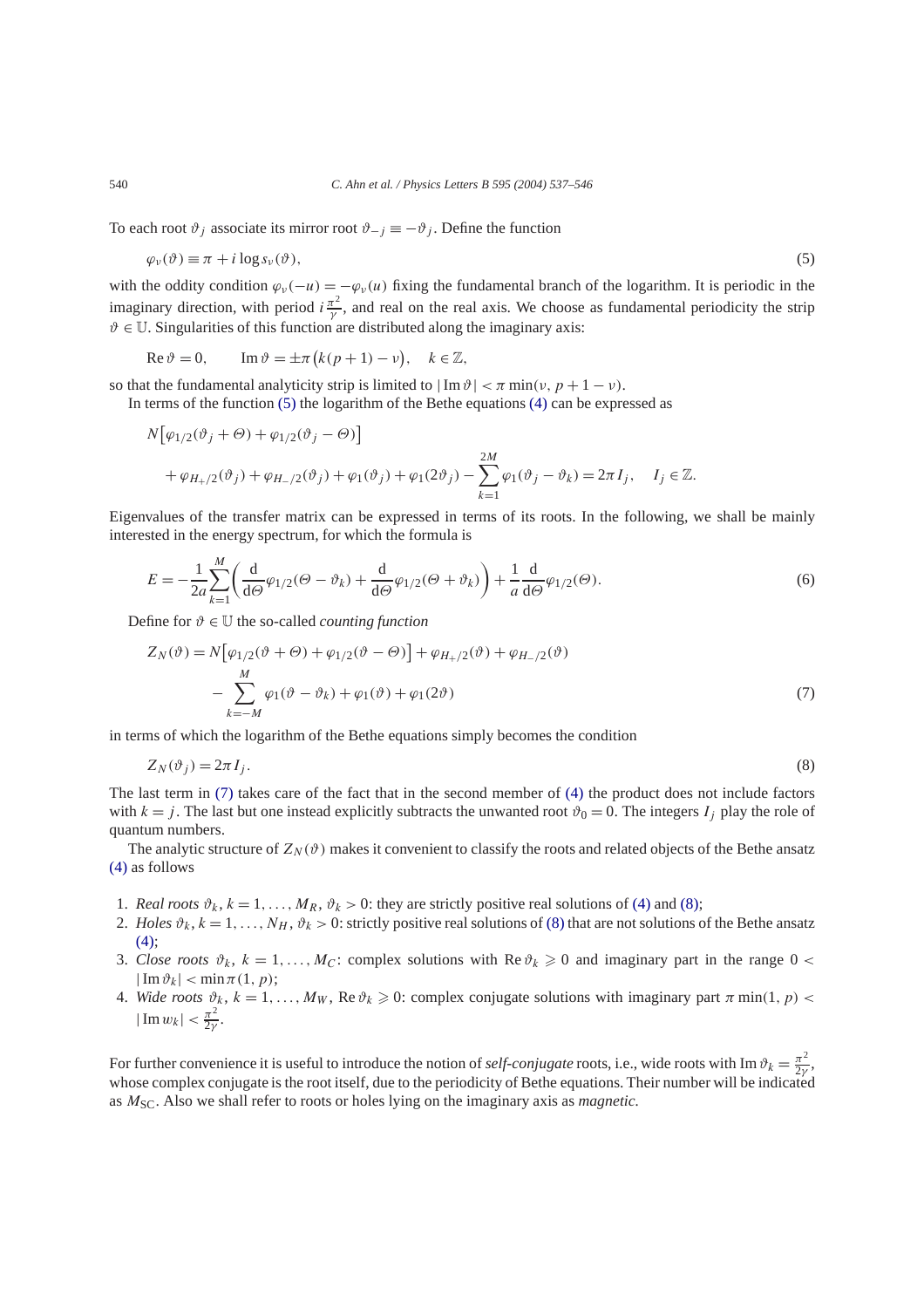The function  $Z_N(\vartheta)$  for  $\vartheta \in \mathbb{R}$  is globally monotonically increasing. However, there may be points where locally  $Z_N(\vartheta)$  < 0. In particular holes or roots  $s_j$  such that  $Z_N(s_j)$  < 0 are called *special* holes or roots. If a special object appears, then there must be also two other objects (real roots or holes) with the same quantum number, as imposed by the global increasing monotonicity of the counting function. Moreover, as two roots with the same quantum number are not allowed in Bethe ansatz, at maximum one object of this triple can be a root, the others are forced to be holes. In the following we indicate the number of specials with  $N<sub>S</sub>$ . A special object should be counted both as special (i.e., in  $N_S$ ) and as root or hole (i.e., in  $M_R$  or  $N_H$ ) according to its nature.

One may relate the numbers of various types of roots to the 3rd component of total spin of the system  $S = \frac{N}{2} - M$ . To do that, we express the asymptotics of the function  $Z_N(\vartheta)$  on the real axis of  $\vartheta$  where they can be compared with the counting of real roots and holes. As a result we get the following *counting equation* to be satisfied by any allowed root configuration

$$
N_H - 2N_S = 2S + M_C + 2\operatorname{step}(p - 1)M_W + \operatorname{step}(p - 1) + \left[ -\frac{2S}{p + 1} - \frac{H}{p + 1} \right],\tag{9}
$$

where  $\lfloor x \rfloor$  denotes the integer part of *x* and  $H = \frac{H_+ + H_-}{2}$ .

Following the standard derivation as illustrated in [\[8,10,22\],](#page-8-0) we obtain a NLIE for the function  $Z_N(\vartheta)$ . The continuum limit can be taken by sending  $N \to \infty$  and  $a \to 0$  in such a way that  $L = Na$  remains constant. The only way to get a sensible NLIE satisfied by the limiting counting function  $Z(\vartheta) \equiv \lim_{N \to \infty} Z_N(\vartheta)$  is to admit that also *Θ* rescales as

$$
\Theta \sim \log \frac{2N}{ML},
$$

where M is a mass scale. We often use in the following the dimensionless scale parameter  $l = ML$ . As a result of this limit procedure, one can define the NLIE on the continuum

$$
Z(\vartheta) = 2l \sinh \vartheta + g(\vartheta | \{\vartheta_k\}) + P(\vartheta | H_+, H_-) - 2i \operatorname{Im} \int dx \, G(\vartheta - x - i\varepsilon) \log[1 - (-1)^{M_{\rm SC}} e^{i Z(x + i\varepsilon)}],
$$

where the boundary contribution is given by

$$
P(\vartheta|H_+, H_-) = 2\pi \int_{0}^{\vartheta} dx \left[ F(x, H_+) + F(x, H_-) + G(x) + J(x) \right]
$$

with

$$
G(\vartheta) = \int_{-\infty}^{+\infty} \frac{dk}{2\pi} e^{ik\vartheta} \frac{\sinh\frac{\pi}{2}(p-1)k}{2\sinh\frac{\pi}{2}pk\cosh\frac{\pi}{2}k} \quad \text{for } |\operatorname{Im}\vartheta| < \pi \min(1, p),
$$
  
+\infty

$$
J(\vartheta) = \int_{-\infty}^{\infty} \frac{dk}{2\pi} e^{ik\vartheta} \frac{\sinh\frac{\pi}{4}(p-1)k\cosh\frac{\pi}{4}(p+1)k}{\sinh\frac{\pi}{2}pk\cosh\frac{\pi}{2}k} \quad \text{for } |\operatorname{Im}\vartheta| < \frac{\pi}{2} \min(1, p),
$$
  

$$
F(\vartheta, H) = \int_{-\infty}^{+\infty} \frac{dk}{2\pi} e^{ik\vartheta} \operatorname{sign}(H) \frac{\sinh\frac{\pi}{2}(p+1-|H|)k}{\sinh\frac{\pi}{2}pk\cosh\frac{\pi}{2}k} \quad \text{for } |\operatorname{Im}\vartheta| < \frac{\pi}{2}|H|.
$$
 (11)

The source term is given by

$$
g(\vartheta | {\theta_k}) \equiv \sum_k c_k [\chi_{(k)}(\vartheta - \vartheta_k) + \chi_{(k)}(\vartheta + \vartheta_k)],
$$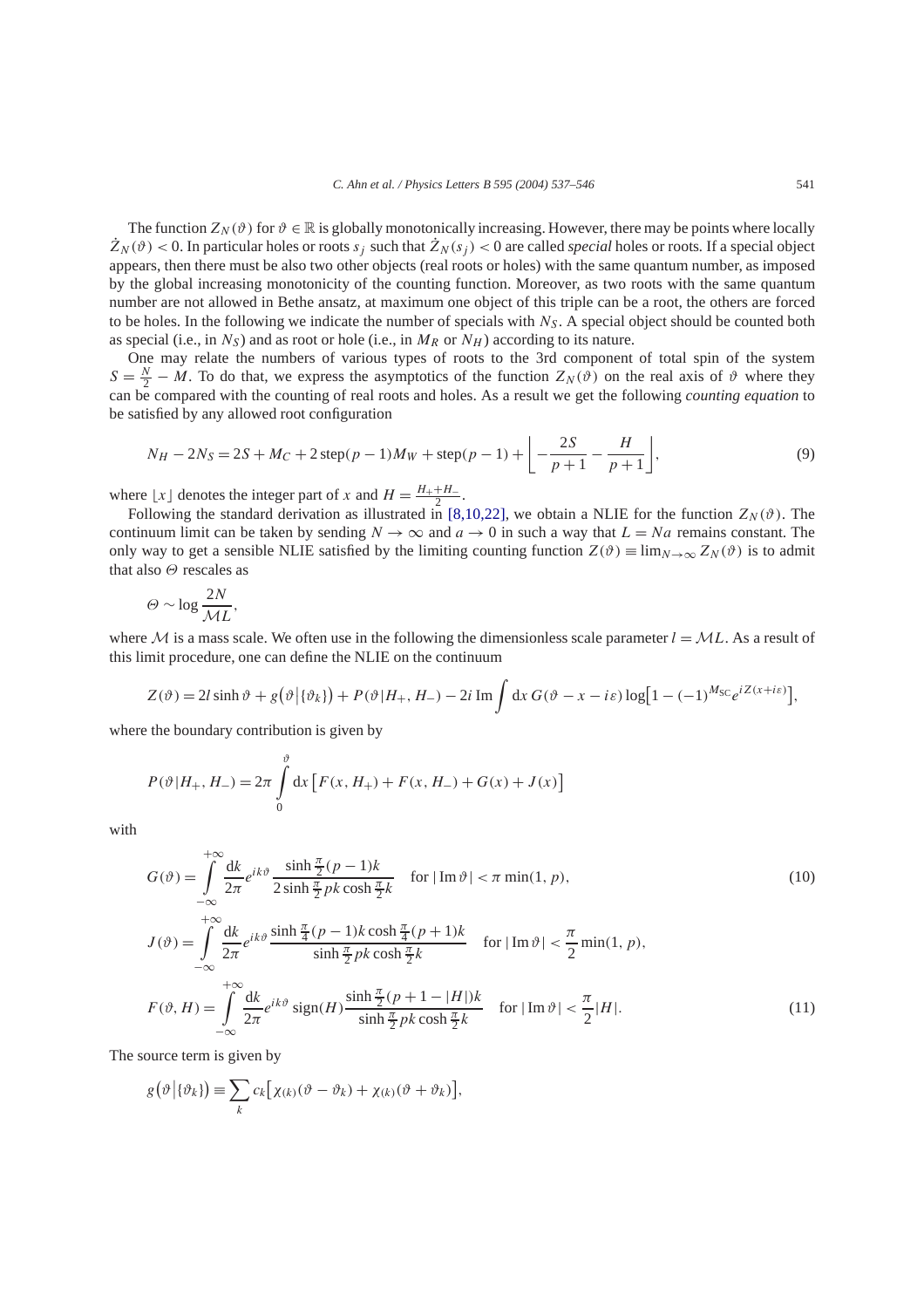where

$$
\chi(\vartheta) = 2\pi \int_{0}^{\vartheta} dx G(x),\tag{12}
$$

and  $\{\vartheta_k\}$  is the set of position of the various objects (holes, close and wide roots, specials) characterizing a certain state. They are characterized by the quantization rule

$$
Z_N(\vartheta_j) = 2\pi I_j
$$
,  $I_j \in \mathbb{Z} + \frac{\rho}{2}$ ,  $\rho = M_{SC} \text{ mod } 2$ .

The coefficients  $c_k$  are given by

$$
c_k = \begin{cases} +1 & \text{for holes,} \\ -1 & \text{for all other objects,} \end{cases}
$$

and for any function  $f(\theta)$  we define

$$
f_{(k)}(\vartheta) = \begin{cases} f_{\text{II}}(\vartheta) & \text{for wide roots,} \\ f(\vartheta + i\varepsilon) + f(\vartheta - i\varepsilon) & \text{for special,} \\ f(\vartheta) & \text{for all other objects,} \end{cases}
$$

where the *second determination* of  $f(\theta)$  is defined as

$$
f_{\text{II}}(\vartheta) = \begin{cases} f(\vartheta) + f(\vartheta - i\pi \operatorname{sign} \text{Im } \vartheta) & \text{if } p > 1 \\ f(\vartheta) - f(\vartheta - i\pi p \operatorname{sign} \text{Im } \vartheta) & \text{if } p < 1 \end{cases} \quad \text{for } |\text{Im } \vartheta| > \pi \min(1, p).
$$

The contribution of special objects comes from the fact that the logarithmic term inside the integral can go off the fundamental branch right when  $Z_N < 0$ . In this case, the contribution of the jump in the logarithm amounts exactly to the source term of a special object. For large *l* where the driving term dominates, monotonicity excludes the presence of special holes or roots. Therefore, they should not be regarded as objects that can be added at will, but better as artefacts that appear only for relatively small values of *l*, dictated by the breakdown of analyticity of the equation at certain points. It is also clear from analysis done in [\[8,10,22,23\]](#page-8-0) that the number  $N_H - 2N_s$  remains constant along a flow in *l*, and equals  $N_H$  for *l* sufficiently large.

For the vacuum state containing real roots only, this equation coincides with the one found some years ago in [\[12\].](#page-8-0) Once the equation is solved for  $Z(\vartheta + i\varepsilon)$  one can use this result to compute the  $Z(\vartheta)$  function at any value in the analyticity strip  $|\text{Im } \vartheta| < \pi \min(1, p)$ , provided the function  $P(\vartheta | H_+, H_-)$  is well defined there (see comments below). To extend the function outside this analyticity strip one has to resort to the following modification of the NLIE

$$
Z(\vartheta) = 2l \sinh \vartheta + g_{II}(\vartheta | \{\vartheta_k\}) + P_{II}(\vartheta | H_+, H_-)
$$

$$
- 2i \operatorname{Im} \int dx G_{II}(\vartheta - x - i\varepsilon) \log[1 - (-1)^{M_{SC}} e^{iZ(x + i\varepsilon)}].
$$

Once  $Z(\vartheta)$  is known, it can be used to compute the energy. It is composed of bulk and boundary terms whose expression can be found in [\[12\]](#page-8-0) and a Casimir energy scaling function given by

$$
E = \mathcal{M} \sum_{k} c_k \cosh(k) \vartheta_k - \mathcal{M} \int \frac{dx}{2\pi} \sinh x \ Q(x).
$$

In the IR limit  $l = ML \rightarrow \infty$  one can make contact between the NLIE excited states and the scattering theory of an underlying field theory. The integral terms in the NLIE and in the energy formula go as *O(e*−*<sup>l</sup> )* and can be discarded. In the case of a single hole placed at  $\vartheta_1$ , the NLIE becomes

$$
Z(\vartheta_1) = 2l \sinh \vartheta_1 + \chi(2\vartheta_1) + P(\vartheta_1|H_+, H_-) = 2l \sinh \vartheta_1 + \mathcal{F}(\vartheta_1, H_+) + \mathcal{F}(\vartheta_1, H_-)
$$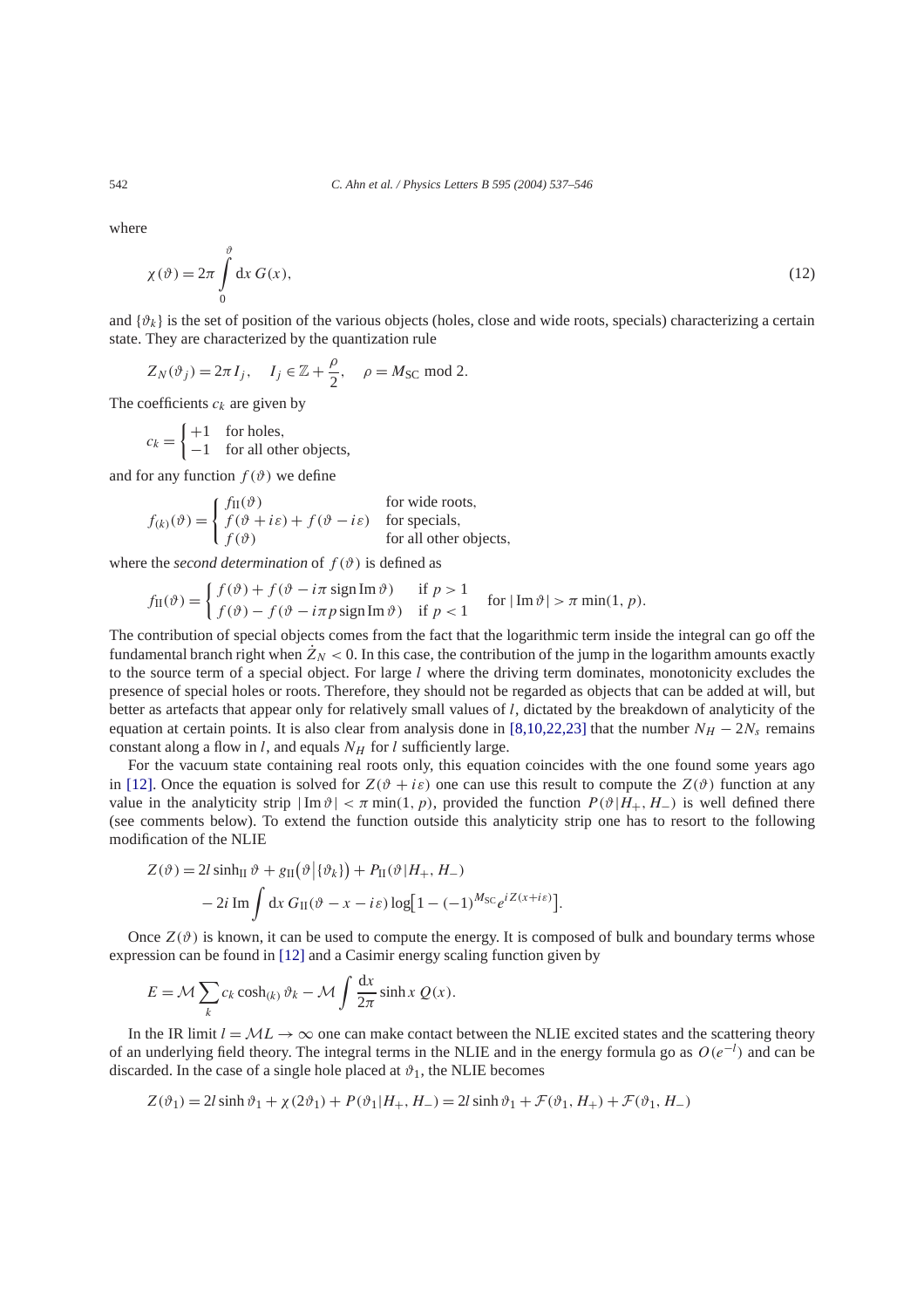<span id="page-6-0"></span>with

$$
\mathcal{F}(\vartheta, H) = 2\pi \int_{0}^{\vartheta} dx \left[ F(x, H) + \int_{-\infty}^{+\infty} \frac{dk}{2\pi} e^{ikx} \frac{\sinh \frac{3\pi}{2} k \sinh \frac{\pi}{2} (p-1)k}{\sinh \frac{\pi}{4} pk \sinh \pi k} \right].
$$

Interpreted, along lines of analysis very similar to those of [\[10,22\],](#page-8-0) as a quantization rule for momentum of a particle of energy  $M \cosh \vartheta_1$ , this yields its reflection amplitudes at both boundaries, given by  $\mathcal{R}(\vartheta, \xi_{\pm})$  $e^{i\mathcal{F}(\vartheta,H_{\pm})}$ . Known identities [\[12\]](#page-8-0) allow to identify such reflection matrix with the Ghoshal–Zamolodchikov soliton– soliton one, upon suitable identification of the parameters  $H_{\pm}$  and  $\xi_{\pm}$ .  $\xi_{\pm}$  in turn are connected to the DSG boundary parameters  $\phi_{\pm}$  [\[3\]](#page-8-0) thus allowing us to relate  $H_{\pm}$  and  $\phi_{\pm}$  as

$$
H_{\pm} = p \bigg( 1 \mp \frac{8}{\beta} \phi_{\pm} \bigg).
$$

Notice that the periodicity  $\phi_{\pm} \to \phi_{\pm} + \frac{2\pi}{\beta}$  reflects in the periodicity  $H_{\pm} \to H_{\pm} \pm 2(p+1)$ . By changing sign to both magnetic fields  $h_{\pm} \rightarrow -h_{\pm}$  simultaneously, one can check that also the antisoliton reflection matrix is correctly reproduced.

We also checked, along similar lines, that by considering suitable combinations of holes and non-magnetic complex roots we reproduce the correct bulk S-matrix as well as the expected Ghoshal–Zamolodchikov reflection matrices in some simple multiparticle states.

Our analysis is limited to the case of boundary magnetic fields  $|h_{\pm}| < h_c = 1 + \cos \gamma$  so that there is no way to accommodate any magnetic root. This corresponds to absence of boundary bound states, as observed in [\[19\].](#page-9-0) All bulk states then scatter through the unexcited Ghoshal–Zamolodchikov reflection matrix. To go beyond this *hc* limitation, one should modify the Fourier representation of *F*, i.e., consider analytic continuation. The hope is that such analytic continuation should naturally introduce source terms for magnetic roots in  $g(\vartheta | {\vartheta_k})$  in accordance to Saleur–Skorik analysis of Bethe equations, where they found that vacuum changes by adding the maximal string of magnetic roots. Boundary bound states should then be obtained by removing some of these magnetic roots, thus creating holes on the imaginary axis. This procedure turns out quite cumbersome and delicate, and needs more investigation, so we choose to postpone the treatment of boundary bound states to a future more detailed paper [\[31\].](#page-9-0) In the IR limit, however, by dropping the convolution term in NLIE, it is easy to check that one can reproduce the Mattson–Dorey excited reflection matrices.

#### **3. UV limit and conformal theory**

In the limit  $l \to 0$  we make contact with the UV regime of DSG. The roots and holes may rescale to infinity or stay in a finite region as

$$
\vartheta = \vartheta^{\pm} \pm \log \frac{1}{l}
$$
 or  $\vartheta = \vartheta^{0}$ .

Therefore, we classify these into three types which will be denoted by indices "±*,* 0". Accordingly, the NLIE splits into left and right kink equations. Standard manipulations [\[8,22\]](#page-8-0) lead to the following energy formula

$$
E(L) \sim \frac{\pi}{L} \left( \Delta - \frac{1}{24} \right)
$$

with

$$
\Delta = \frac{p}{p+1} \left[ \frac{1}{2} \left( \frac{H_+ + H_-}{2p} - 1 - 2(S - S^+) - 2(K - K_W^+) \right) + \frac{p+1}{2p} S \right]^2 + N,
$$
  
\n
$$
N = \left( I_H^+ - I_C^+ - I_W^+ - 2I_S^+ + L_W^+ S^+ + 2K - 2K_W^+ - S^+ - 2(S^+)^2 \right) \in \mathbb{Z},
$$
\n(13)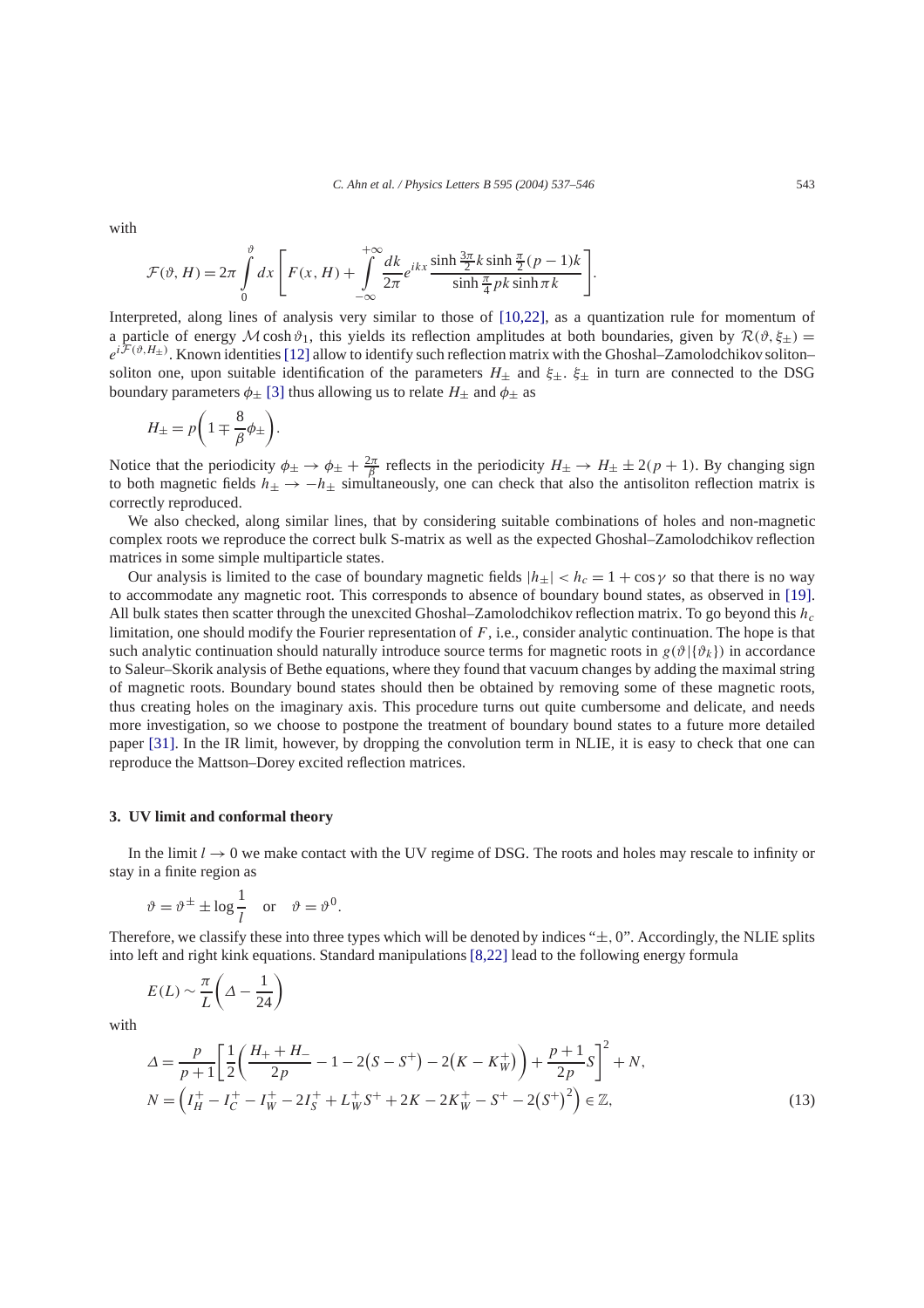

Fig. 1. Casimir energy levels for the vacuum state (thick line) and soliton states with quantum number  $I = 1$  (filled line),  $I = 2$  (dotted line), *I* = 3 (dotted-dashed line). In this example *p* = 2*.*3, *H*<sub>+</sub> = 2*.*2 and *H*− = 2*.4*.

where  $I_A^+ = \sum_k I_{A,k}^+$  with  $A = H, C, W, \dots$  the various types of roots and holes, and

$$
2S^{+} = N_{H}^{+} - 2N_{S}^{+} - M_{C}^{+} - 2M_{W}^{+} \text{ step}(p-1), \qquad L_{W}^{+} = \text{sign}(p-1)(M_{W} - M_{W}^{+}).
$$

The integers *K* and  $K_W^+$  are defined through the equations

$$
Z_{+}(-\infty) = 2 \operatorname{Im} \log [1 - (-1)^{M_{SC}} e^{i Z_{+}(-\infty)}] + \pi + 2\pi K,
$$
  

$$
g_{+}(-\infty | \{\vartheta_{k}^{+}\}) = 2\chi(\infty) (S - 2S^{+}) + 2\pi K_{W}^{+}.
$$

This result should be compared with *c* = 1 CFT of a boson with Dirichlet conformal boundary conditions which is compactified on a circle of radius  $R = \frac{\sqrt{4\pi}}{\beta}$  [\[24,25\].](#page-9-0) The Hilbert space is composed of Heisenberg algebra representations  $Q_m$  of  $c = 1$  CFT whose primary states  $|m\rangle$  are created from the vacuum by vertex operators : $e^{i\kappa\phi}$ : of  $U(1)$  charge

$$
\kappa = \frac{1}{2} \left( \frac{\phi_+ - \phi_-}{\sqrt{\pi}} + \frac{1}{2} m R \right)
$$

and conformal dimensions  $\Delta_m = 2\kappa^2$ . All other states are created from these ones by applying repeatedly the creation operators

$$
Q_m = \{a_{-k_1}\cdots a_{-k_p}|m\rangle, k_1,\ldots,k_p \in \mathbb{Z}_+\}.
$$

For a generic state  $|i\rangle \in \mathcal{Q}_m$  the energy is given by

$$
E_i = \frac{\pi}{L} \left( \Delta_m + N_i - \frac{1}{24} \right), \qquad N_i = \sum_{j=1}^p k_p \in \mathbb{Z}_+.
$$

Comparing this formula with [Eq. \(13\)](#page-6-0) we see that the winding number *m* is related to the XXZ spin by  $m = 2S$ . Notice that, according to this formula, the ground state  $(m = 0)$  with Dirichlet boundary condition has not conformal dimension 0 as in the periodic CFT: the nontrivial boundaries contribute some energy to the Casimir effect.

We end this section by presenting, only in graphical form (Fig. 1), a simple example of numerical integration of NLIE for the vacuum and few solitonic excited states. A detailed numerical comparison of these and other numerical data with a truncated conformal space approach is planned in [\[31\].](#page-9-0)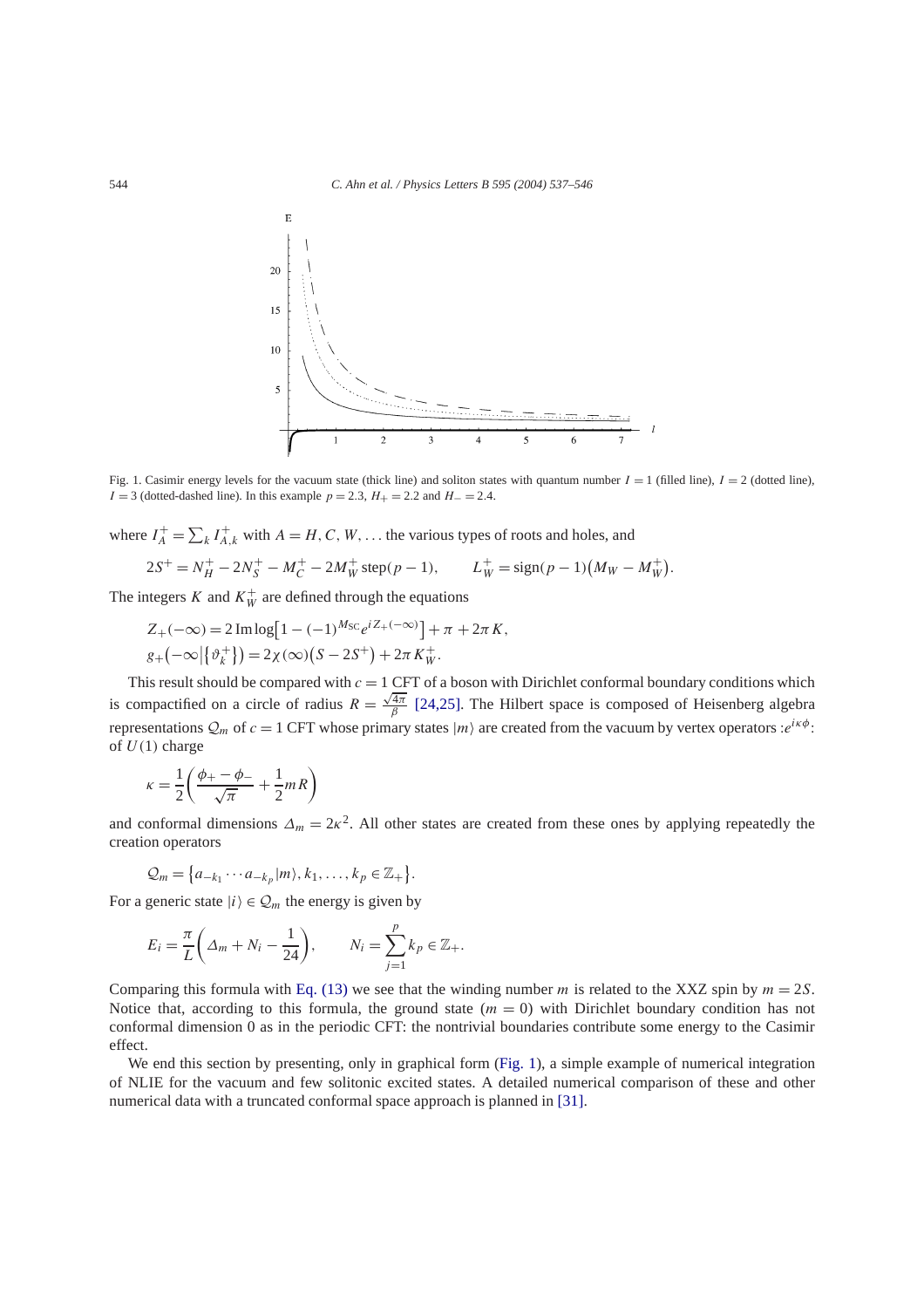## <span id="page-8-0"></span>**4. Conclusions and perspectives**

In this Letter we have obtained the NLIE governing the finite size effects for excited states in sine-Gordon field theory with two boundaries, each with an independent Dirichlet boundary condition as a continuum limit of the Bethe ansatz equations of the alternating inhomogeneous XXZ spin chain. Analysis of the IR and UV limits gives strong evidence that the underlying model is actually the DSG theory. Understanding of states describing the scattering of bulk solitonic particles with Ghoshal–Zamolodchikov unexcited boundaries are under control.

A better understanding of the generation mechanism of boundary bound states for  $|h_{\pm}| > h_c$  as analytic continuation of the NLIE due to the singularities of the boundary source terms  $F$ , and of the general structure of vacuum in this case, could lead to a full control of the excited boundary situations too, which represents an achievement of crucial importance in the framework of NLIE approach.

Also, other bulk states should be analyzed more carefully, as breather scattering off unexcited or excited boundaries. In this preliminary study we did not perform numerical analysis of NLIE. It should, however, be very valuable in itself and even better if comparable with suitable truncated conformal space approach data.

Finally the understanding of this Dirichlet boundary conditions case should be seen just as a step towards the full investigation of NLIE for general integrable boundary conditions in sine-Gordon model, whose route has been recently opened by the deduction of vacuum low magnetic field NLIE in [\[26\]](#page-9-0) starting from the Bethe ansatz for non-diagonal boundary conditions proposed and studied in [\[27–30\].](#page-9-0)

## **Acknowledgements**

We would like to dedicate this Letter to the memory of Prof. Sung-Kil Yang. In particular, F.R. has been, years ago, collaborator of Sung-Kil and remembers with the highest respect his great human qualities and the exemplar professionality of a first class scientist that we all miss.

We acknowledge the participants of the APCTP Focus Program 2003 for the interest in this work and valuable discussions. F.R. thanks the APCTP and Ewha Womans University, M.B. the Department of Mathematics at University of York and C.A. the INFN section of Bologna for kind hospitality during this work.

This work is supported by the EU research network EUCLID (Grant No. HPRN-CT-2002-00325) and the INFN Iniziativa Specifica TO12 (M.B. and F.R.) and by Korean Research Foundation 2002-070-C00025 (C.A.).

# **References**

- [1] P. Dorey, P. Mattson, J. Phys. A 33 (2000) 9065, hep-th/0008071.
- [2] A.B. Zamolodchikov, Al.B. Zamolodchikov, Ann. Phys. 120 (1979) 253.
- [3] S. Ghoshal, A.B. Zamolodchikov, Int. J. Mod. Phys. A 9 (1994) 3841, hep-th/9306002;
- S. Ghoshal, A.B. Zamolodchikov, Int. J. Mod. Phys. A 9 (1994) 4353, Erratum.
- [4] A. Klumper, P.A. Pearce, J. Stat. Phys. 64 (1991) 13;
- A. Klumper, M. Batchelor, P.A. Pearce, J. Phys. A 24 (1991) 3111.
- [5] C. Destri, H. De Vega, Phys. Rev. Lett. 69 (1992) 2313, hep-th/9203064.
- [6] C. Destri, H. De Vega, Nucl. Phys. B 438 (1995) 413, hep-th/9407117.
- [7] D. Fioravanti, A. Mariottini, E. Quattrini, F. Ravanini, Phys. Lett B 390 (1997) 243, hep-th/9608091.
- [8] C. Destri, H. De Vega, Nucl. Phys. B 504 (1997) 621, hep-th/9701107.
- [9] G. Feverati, F. Ravanini, G. Takacs, Phys. Lett. B 430 (1998) 264, hep-th/9003104.
- [10] G. Feverati, F. Ravanini, G. Takacs, Nucl. Phys. B 540 (1999) 543, hep-th/9805117.
- [11] G. Feverati, F. Ravanini, G. Takacs, Phys. Lett. B 444 (1998) 442, hep-th/9807160.
- [12] A. LeClair, G. Mussardo, H. Saleur, S. Skorik, Nucl. Phys. B 453 (1995) 581, hep-th/9503227.
- [13] E. Sklyanin, J. Phys. A 21 (1988) 2375.
- [14] A. Luther, I. Peschel, Phys. Rev. B 12 (1975) 3908.
- [15] C. Destri, H. De Vega, Nucl. Phys. B 290 (1987) 363.